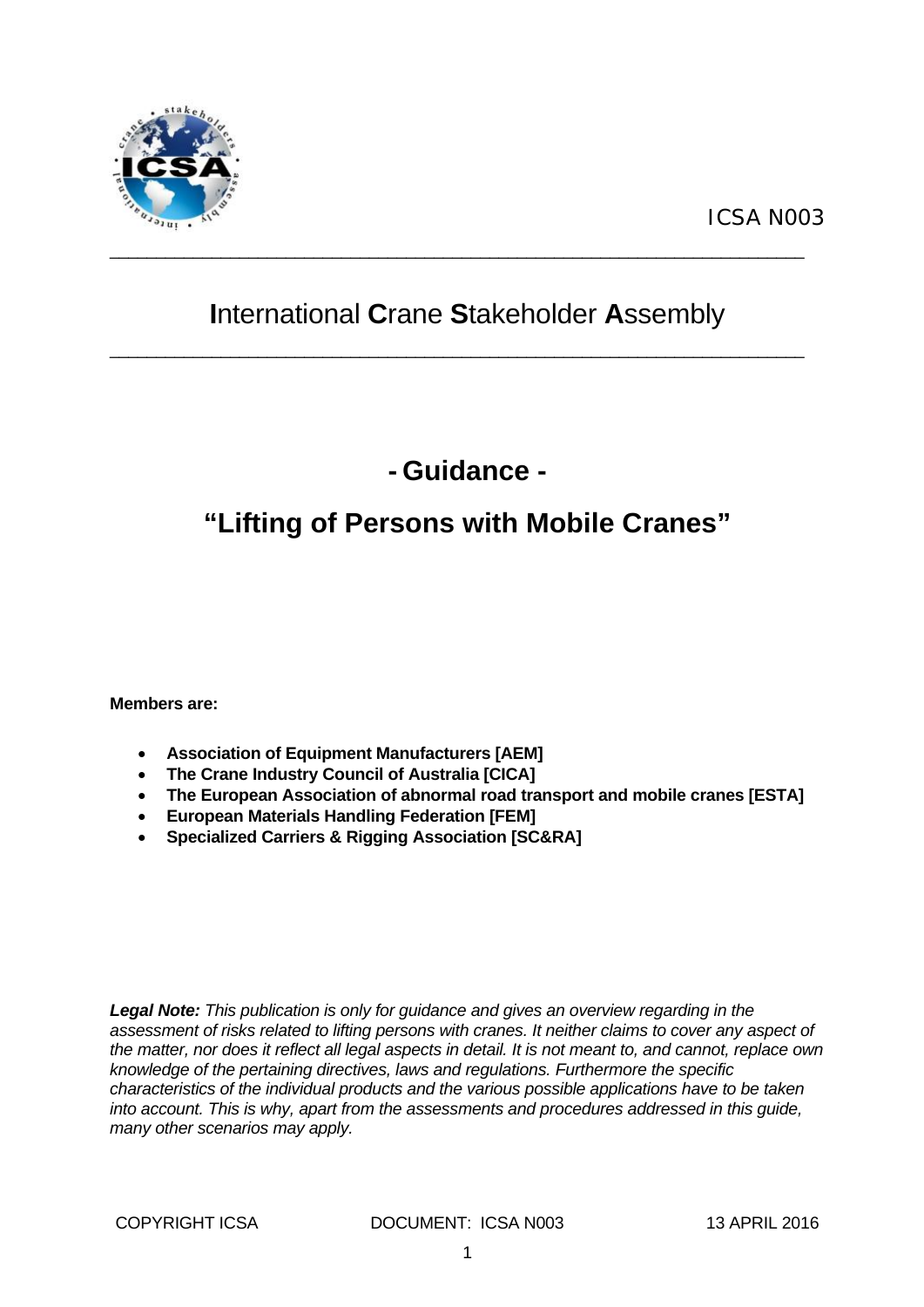

| <b>CONTENT</b> |  |  |
|----------------|--|--|
|                |  |  |
|                |  |  |
|                |  |  |
|                |  |  |
|                |  |  |
|                |  |  |
|                |  |  |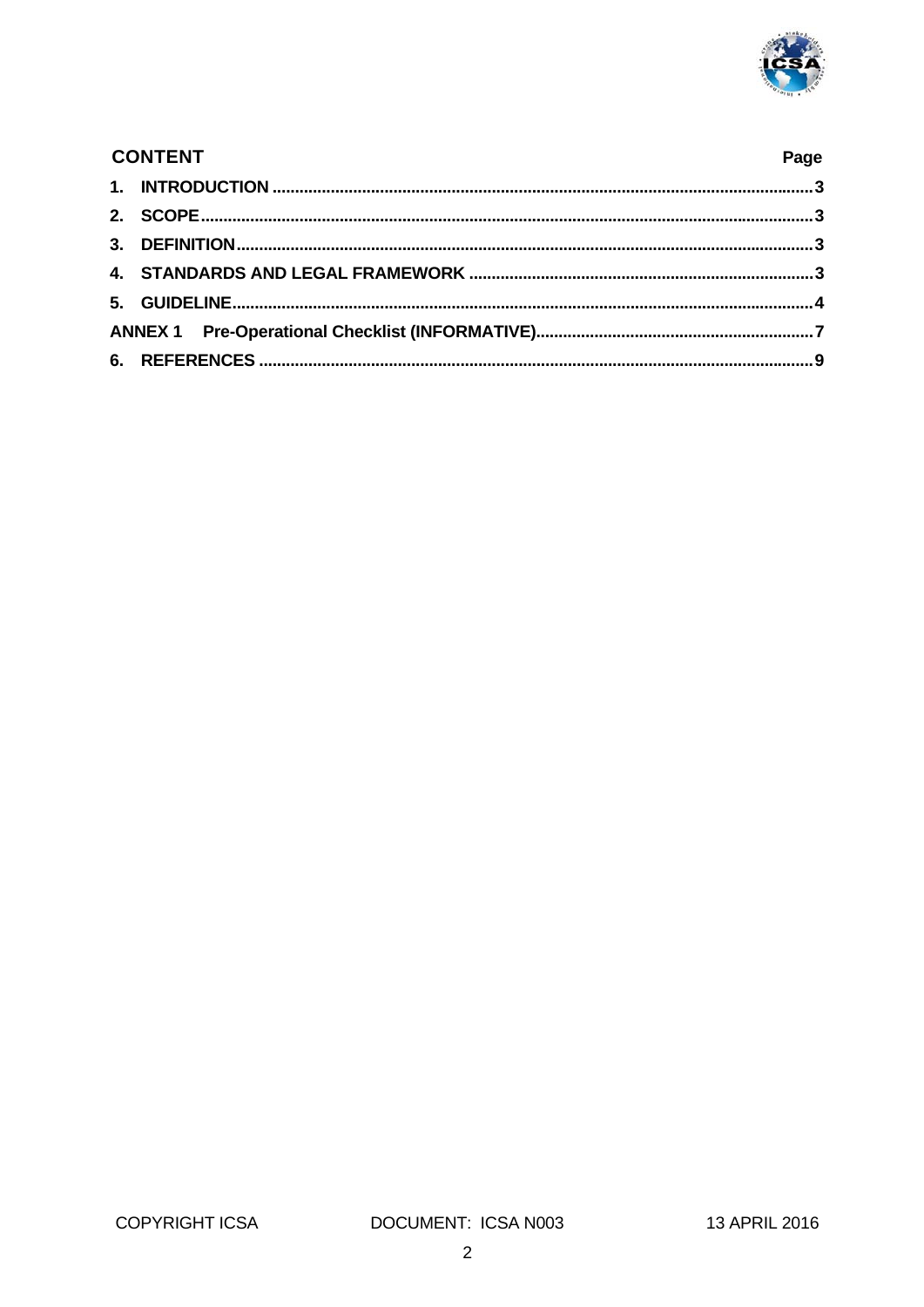

### **1. INTRODUCTION**

Mobile cranes are generally designed for the use of lifting loads and are not normally designed for the purpose of lifting persons. If a piece of equipment designed for personnel handling is available to complete the task it should be used. However, mobile cranes may be used to hoist persons in suspended platforms for working at height when it is the least hazardous way to complete the job.

#### **2. SCOPE**

This document provides guidance for the risk assessment of using a mobile crane to hoist persons in a suspended platform. This does not pertain to a platform fixed to a boom tip (not suspended). The document is considered as complementary information to the machine operator's manual. It applies to mobile cranes as defined in ISO 4306.

#### **3. DEFINITION**

The term "platform" used throughout this document is intended to describe a suspended personnelcarrying device that has been designed for the purpose of personnel working at height from the platform. Other common terms for a platform are work box, man box, personnel box, personnel handling basket, man basket, dog box, and suspended basket. Examples of platforms are shown (*Section 5.2.1*).

A rescue box is different from a platform and should not to be used as a platform. It should only be used for dedicated rescue operations.



#### **4. STANDARDS AND LEGAL FRAMEWORK**

There are various standards and regulations from different countries that address the complexity of using cranes for lifting persons and provide amongst others manufacturers and users with information and/or requirements for such operations:

- a) 2006/42/EC Machinery Directive
- b) United States OSHA Regulation 29CFR1926.1431
- c) ISO 12480-1: Cranes Safe Use Part 1: General
- d) European Standard EN 14502-1: Cranes Equipment for lifting persons.
- e) ASME B30.23-2011 Personnel Lifting Systems
- f) Australian Standard 1418.1-2002 General Requirements
- g) Australian Standard 1418.17-1996 Design and construction of workboxes
- h) Australian Standard 2550.1-2011 Safe Use General Requirements
- i) FEM CLE MC N 0284, 16 May 2011

Further applicable national operational regulation may exist and shall be observed.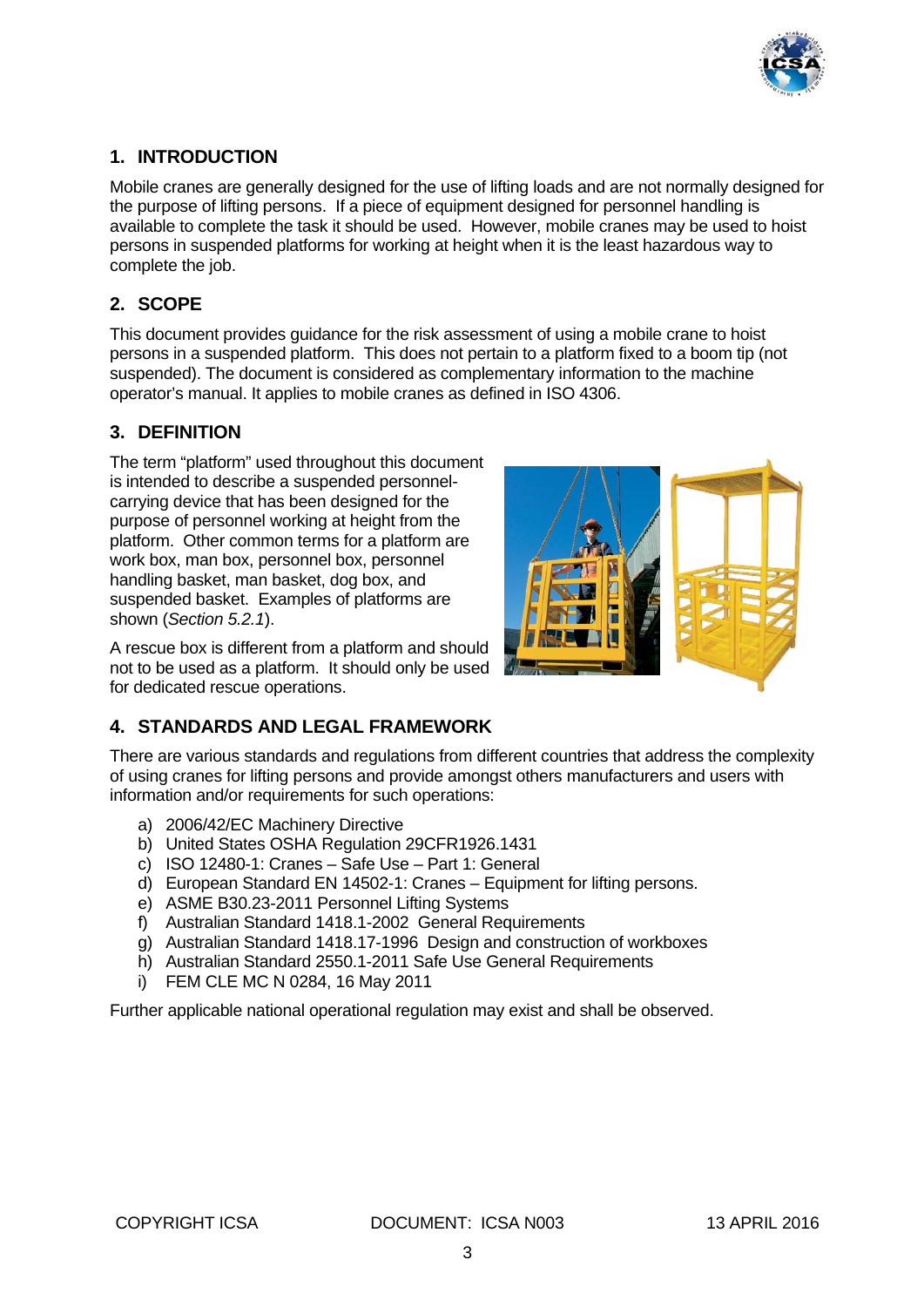

### **5. GUIDELINE**

When determining the suitability of using a mobile crane to hoist persons the following risk assessment should be performed:

- Identification of the hazards that could be encountered;
- The likelihood of the hazard identified might be encountered:
- The degree of harm that would result if the hazard is encountered;
- The ability to detect and avoid the hazard;
- The availability and suitability of ways to eliminate the hazard or reduce the risk;

When a crane is to be used to hoist persons in a platform the guidelines for the operation of the crane outlined in this document should be followed. Annex 1, at the end of this document, is a checklist that should be used to assist all parties involved in review of the sub clauses of Section 5 prior to hoisting persons in a platform.

#### **5.1. Planning Before Work Commences:**

The use of cranes for hoisting persons requires preparation to ensure safe operation when the lift occurs. This preparation includes the:

- 5.1.1 Agreed method of communication between personnel in the platform and the crane operator, including backup system where applicable.
- 5.1.2 Location of crane on site to prevent or minimize the need for traveling (travel on rubber or tracks is prohibited with personnel in a platform) and allowance for operation within the crane's rated capacity.
- 5.1.3 Assessment of ground conditions should be verified or performed.
- 5.1.4 Agreed weather conditions for use of the crane and platform. Platforms should not be used in electrical storms, snow, ice, sleet or other adverse weather conditions that could affect safety. Platforms shall not be used if wind speed exceeds national regulations (AUS: 7 m/s, EU: 13.8 m/s, USA: 20 mph) or manufacturer's allowable crane wind speed capacities, if less than national regulations.

#### **5.2. Lifting Gear:**

Appropriately designed and rated lifting gear, including the platform, is critical to the safe operation of a crane while hoisting persons. Consideration includes:

- 5.2.1 The platform used meets any regulatory requirements for design and inspection for the region where used. If regional design requirements do not exist, refer to relevant standards of section 4.
- 5.2.2 Appropriate anchor points are provided for connecting the platform to the crane and securing personnel to the platform.
- 5.2.3 Shackles and Slings, i.e. chain or wire slings, have been inspected prior to use and found to be fit for purpose.
- 5.2.4 The platform shall not be used for bulk material transportation.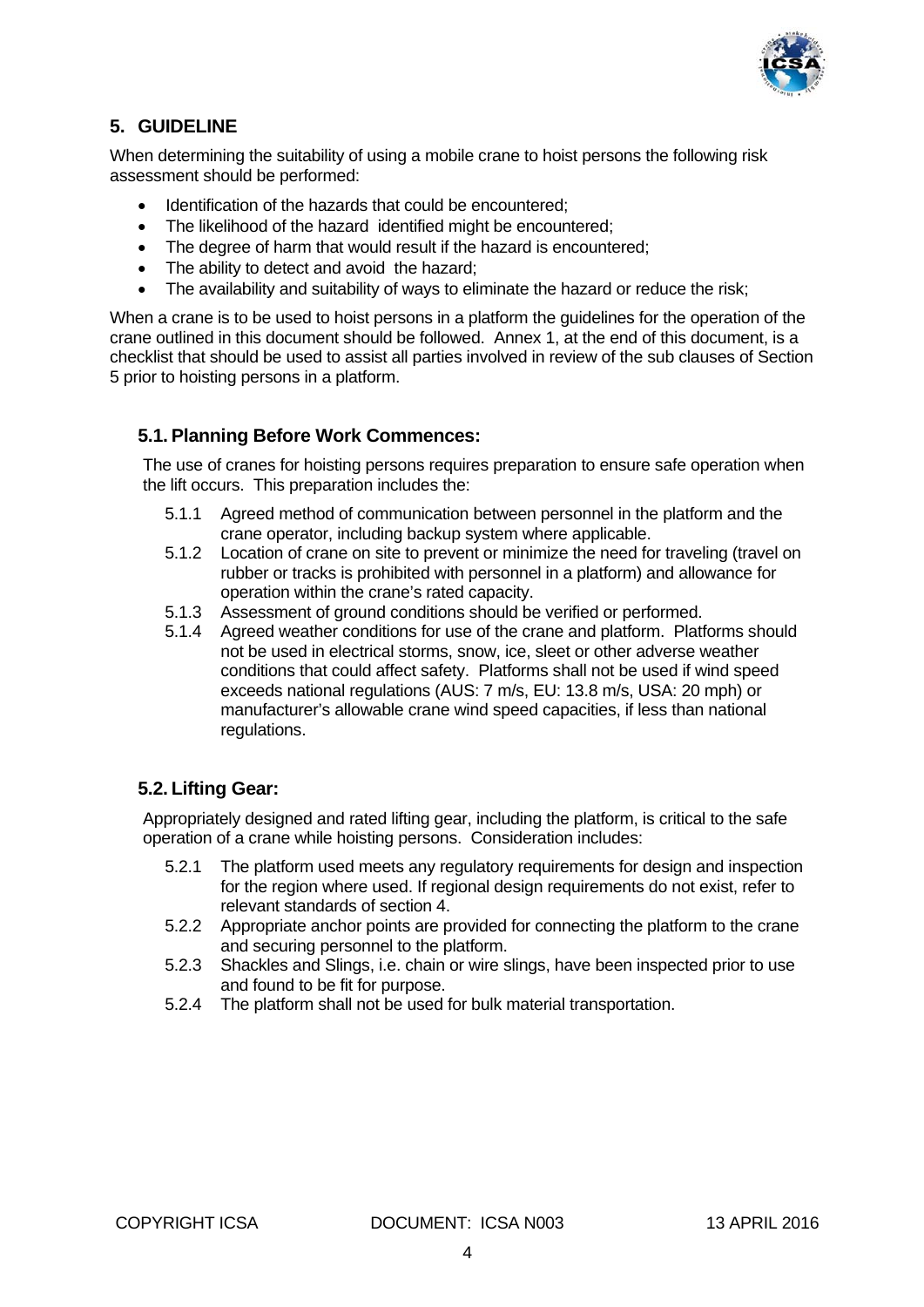

#### **5.3. Personnel:**

It is critical that personnel involved in the hoisting of persons in a platform meet a minimum set of guidelines. This applies to the crane operator and those in the platform. The following are recommended:

- 5.3.1 The crane operator shall be appropriately trained, as well as certified or licensed, where required, and familiar with the crane to be operated.
- 5.3.2 Personnel in the platform shall be trained to effectively communicate with the crane operator to provide direction for the movement of the platform. Where applicable, a backup communication method should be determined before the lift commences.

*NOTE: If the platform is not continuously visible to the crane operator additional communication methods or personnel should be considered.* 

- 5.3.3 The crane operator and personnel in the platform shall communicate in the same language.
- 5.3.4 Workers shall wear appropriate personal protective equipment (PPE) for the task.

*NOTE: Personal fall arrest system should not be used to secure personnel to the platform when operating over water. Life vests should be worn.* 

- 5.3.5 The crane operator shall remain at the crane controls while the platform is suspended.
- 5.3.6 Additional safety considerations may be required based on the task or environment where a platform is used, e.g. use in confined space or use of flammable liquids.
- 5.3.7 All national and regional requirements shall be met.

#### **5.4. Crane:**

Mobile cranes used for hoisting persons in platforms should be well maintained and assessed to be in good working order. In addition to general maintenance requirements specific operational requirements shall be fulfilled. These include:

- 5.4.1 Crane hooks shall be fitted with a positive locking safety latch (catch)
- 5.4.2 Return to neutral controls shall be fitted
- 5.4.3 Power lowering capability (any freefall features shall be made inoperable.)
- 5.4.4 Anti-two-blocking (vertical hoist limit) and all other limiters shall be functioning,
- 5.4.5 The crane shall have a minimum capacity at the working radius of 1000kg (2200lbs), regardless of the mass of the platform and contents.
- 5.4.6 The crane capacity in all areas of the platform travel path shall exceed 200% of the overall mass of the platform and contents, e.g. a 700kg overall mass requires at least a 1400kg crane capacity (1500lbs overall mass required at least a 3000lbs crane capacity).

*NOTE: The mass of the hook block and any other lifting attachment shall be considered as part of the load.* 

- 5.4.7 The load in the hoist rope shall not exceed 50% of the hoist rated line pull. Minimum overall weight required for proper spooling during hoisting should be considered.
- 5.4.8 Additional loads (except a hook block) shall not be lifted by the crane when a platform is suspended.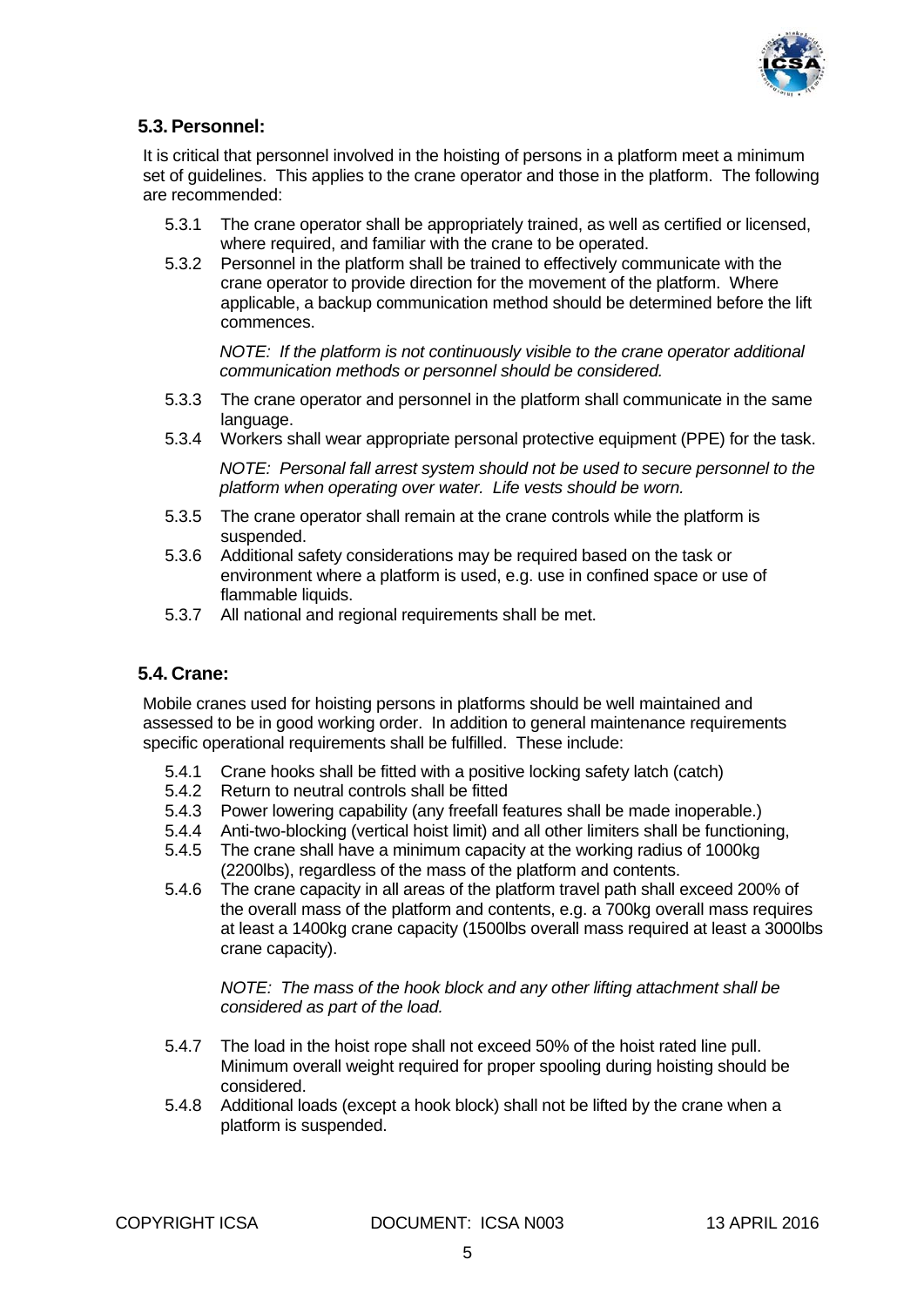

#### **5.5. Operations:**

Where a test lift can be performed without the guidance of personnel in the platform, a test lift shall be performed before personnel are hoisted and suspended in a platform. The test lift conditions include:

5.5.1 Platform and rigging proof test of 125% of the platform rated capacity should be performed before first use of platform on site. Load should be evenly distributed in workbox and suspended for 5 minutes. Visual inspection should be performed on platform and rigging after each proof test.

*NOTE: Where local regulations do not allow for greater than 100% rated capacity load testing, local regulations shall be followed for the test weight.* 

5.5.2 Unoccupied test weight of 100% of the anticipated platform capacity including personnel, materials, and tools to simulate the travel path of the platform. The trial lift shall occur before lifting personnel if the crane has been relocated, configuration change, or operator change.

Workers should not enter or exit the platform except when the platform is firmly supported and secured from movement.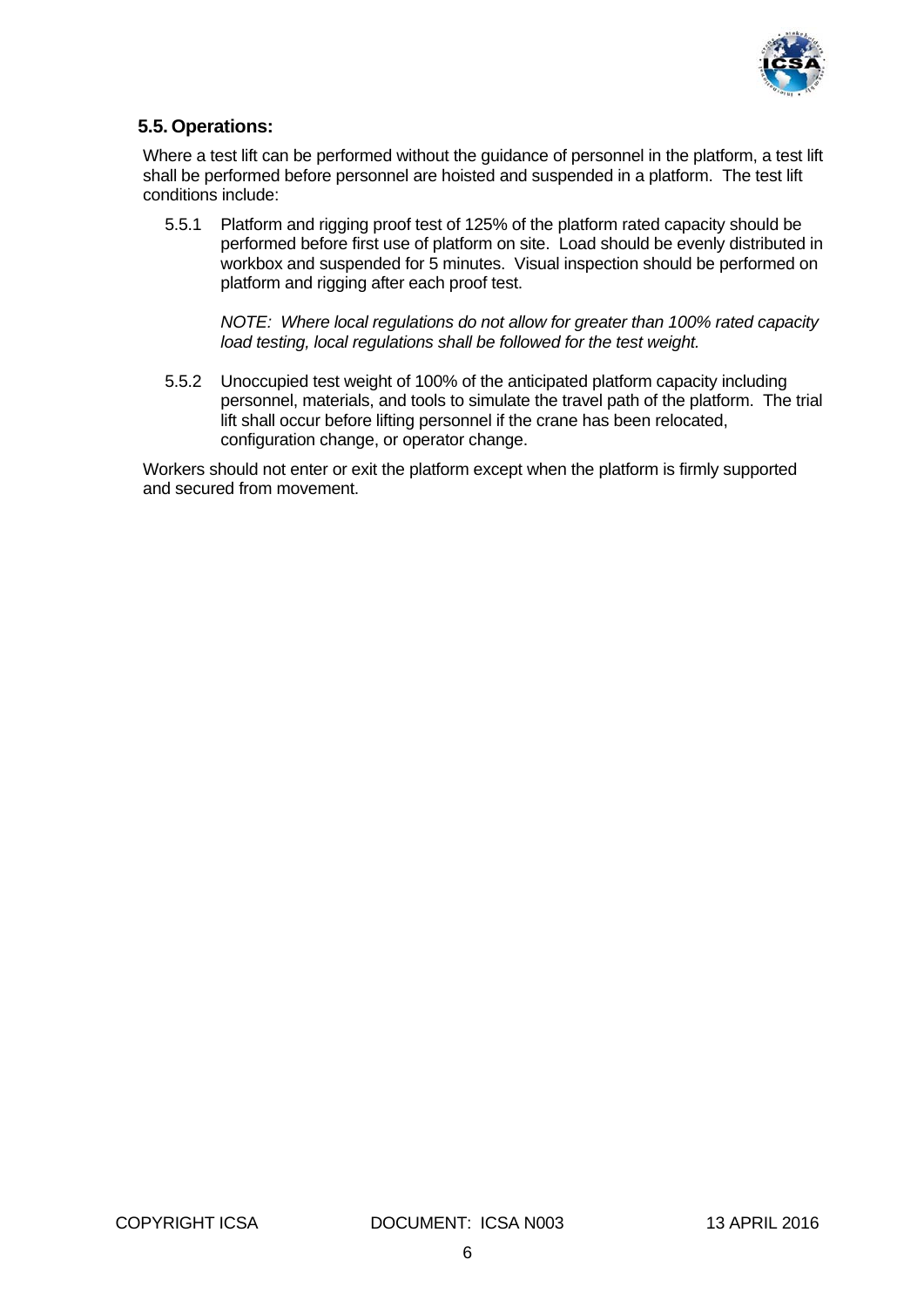

## **ANNEX 1 Pre-Operational Checklist (INFORMATIVE)**

All Parties involved should discuss and agree on the operational procedures before work commences.

| 5.1 Planning Before Work Commences              | <b>Pass</b> | <b>Comments</b>           |
|-------------------------------------------------|-------------|---------------------------|
| Communication method determined                 | Y/N         | Method:                   |
|                                                 |             | Backup(where applicable): |
| Crane will remain stationary                    | Y/N         |                           |
| Crane rated capacity will not be exceeded (with | Y/N         |                           |
| appropriate reductions accounted for)           |             |                           |
| Maximum permitted wind speed during platform    | Y/N         | Wind Speed:               |
| operation determined                            |             |                           |
| Overhead obstructions have been considered      |             |                           |
| Ground conditions have been verified            |             |                           |

"rescue plan determined" as additional item

| 5.2 Lifting Gear                                     | <b>Pass</b> | Comments       |
|------------------------------------------------------|-------------|----------------|
| Platform designed to accepted standard               | Y/N         | e.g. AS1418.17 |
| Platform condition found to be fit for purpose       | Y/N         |                |
| Anchor points are fit for purpose                    | Y/N         |                |
| Shackles have been inspected and found to be fit for | Y/N         |                |
| purpose                                              |             |                |
| Slings have been inspected and found to be fit for   | Y/N         |                |
| purpose                                              |             |                |

| 5.3 Personnel                                                       | <b>Pass</b> | <b>Comments</b> |
|---------------------------------------------------------------------|-------------|-----------------|
| Crane operator appropriately trained for crane                      | Y/N         |                 |
| Crane operator certified or licensed for crane, where<br>applicable | Y/N         | License:        |
| Crane operator familiar with crane                                  |             |                 |
| Communication method determined                                     |             | Language:       |
| Crane operator to remain in crane during operation                  | Y/N         |                 |
| Appropriate PPE                                                     | Y/N         |                 |
| Platform personnel appropriately trained                            | Y/N         |                 |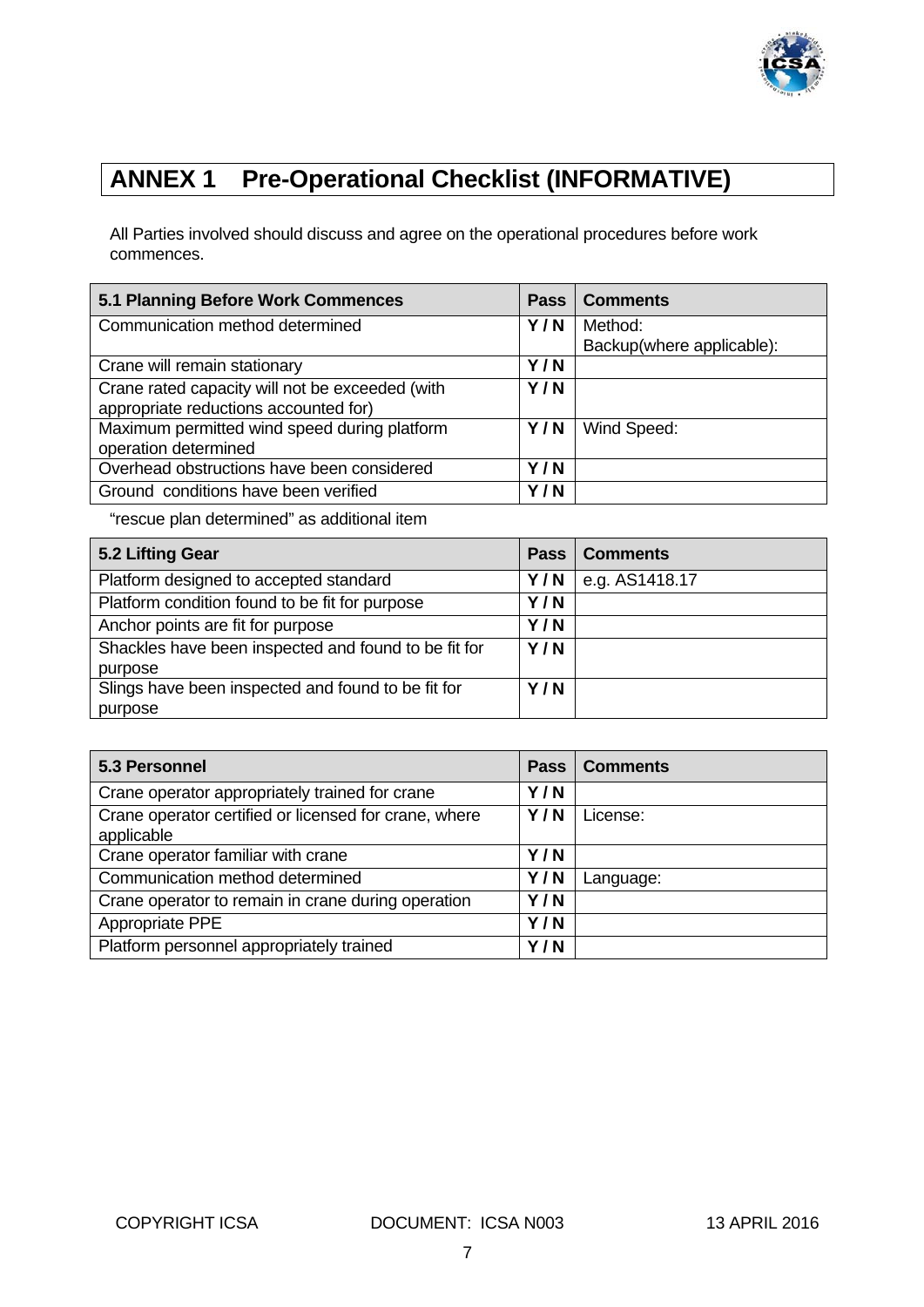

| 5.4 Crane                                                                                                                             | <b>Pass</b> | <b>Comments</b> |
|---------------------------------------------------------------------------------------------------------------------------------------|-------------|-----------------|
| Maintenance and Service Completed                                                                                                     | Y/N         |                 |
| Crane hooks shall be fitted with a positively locking<br>safety latch (catch)                                                         | Y/N         |                 |
| Anti-two-blocking (vertical hoist limit) and all other travel<br>limits shall be functioning                                          | Y/N         |                 |
| The crane shall have a minimum capacity of 1000kg<br>$(2200$ lbs)                                                                     | Y/N         |                 |
| The crane capacity in all areas of the platform travel<br>path shall exceed 200% of the overall mass of the<br>platform and contents. | Y/N         |                 |
| The load on the crane hoist rope shall not exceed 50%<br>of the hoist rope capacity                                                   | Y/N         |                 |
| The crane shall be equipped with power lowering                                                                                       | Y/N         |                 |
| Return to neutral controls shall be fitted in the crane                                                                               | Y/N         |                 |
| No other loads shall be lifted by the crane when a<br>platform is suspended                                                           | Y/N         |                 |

| 5.5 Operations             |                |     | Pass   Comments |
|----------------------------|----------------|-----|-----------------|
| <b>Proof Test</b><br>Load: | Time:          | Y/N |                 |
| <b>Trial Lift</b><br>Load: | <b>Radius:</b> | Y/N |                 |

| Sign-off                        |  |                                    |             |  |  |
|---------------------------------|--|------------------------------------|-------------|--|--|
| <b>Signature</b><br><b>Name</b> |  | Role (examples<br>shown)           | <b>Date</b> |  |  |
|                                 |  | <b>Crane Operator</b>              |             |  |  |
|                                 |  | <b>Rigger</b>                      |             |  |  |
|                                 |  | <b>Site Safety Officer</b>         |             |  |  |
|                                 |  | Lift<br><b>Supervisor/Director</b> |             |  |  |
|                                 |  | Occupant(s)                        |             |  |  |